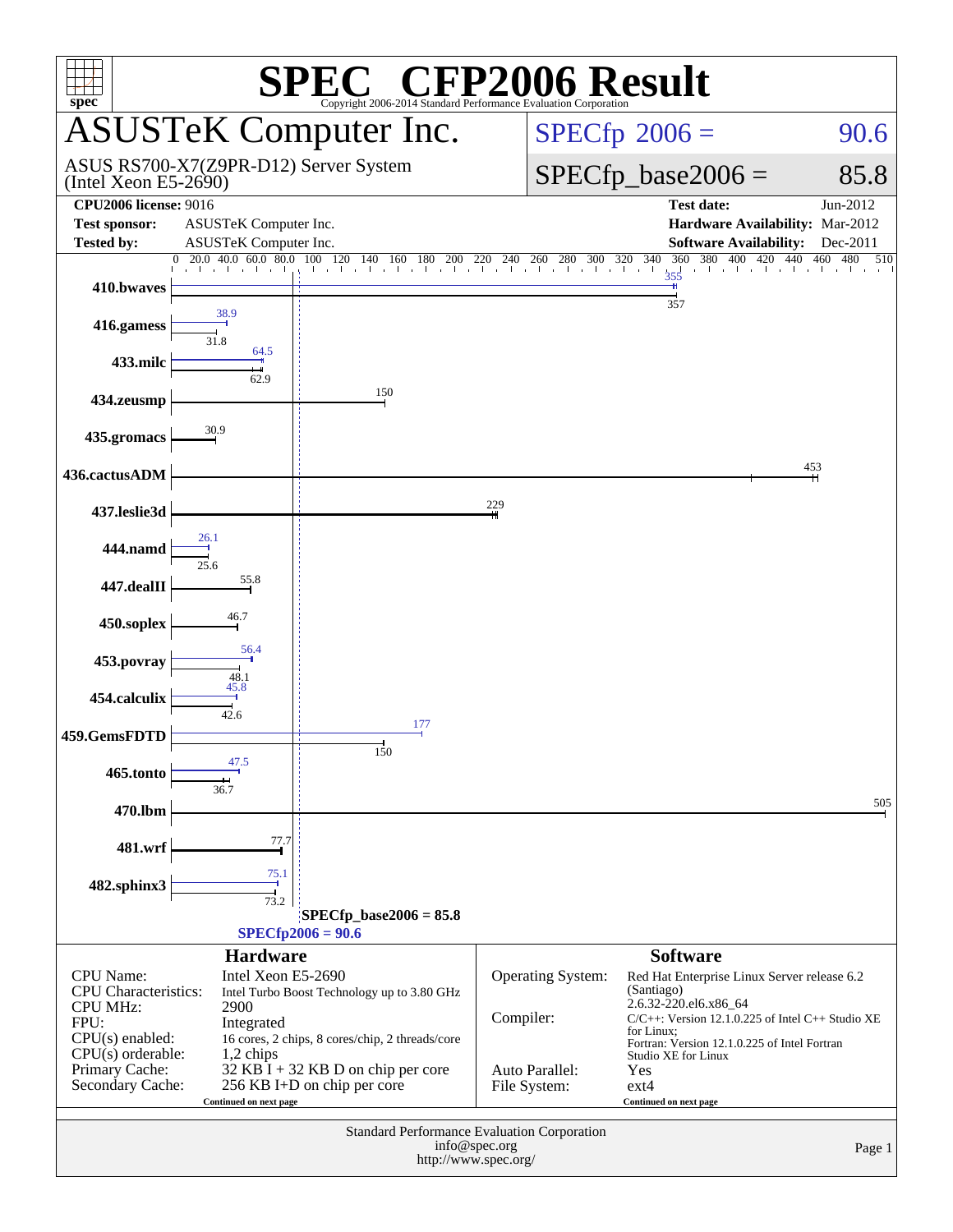

# ASUSTeK Computer Inc.

(Intel Xeon E5-2690) ASUS RS700-X7(Z9PR-D12) Server System  $SPECfp2006 = 90.6$  $SPECfp2006 = 90.6$ 

#### $SPECTp\_base2006 = 85.8$

| <b>CPU2006 license: 9016</b>                                               |                                                                                                                                                    | <b>Test date:</b><br>$Jun-2012$                                                    |                                                               |
|----------------------------------------------------------------------------|----------------------------------------------------------------------------------------------------------------------------------------------------|------------------------------------------------------------------------------------|---------------------------------------------------------------|
| <b>Test sponsor:</b>                                                       | ASUSTeK Computer Inc.                                                                                                                              |                                                                                    | <b>Hardware Availability: Mar-2012</b>                        |
| <b>Tested by:</b>                                                          | <b>ASUSTeK Computer Inc.</b>                                                                                                                       |                                                                                    | <b>Software Availability:</b><br>Dec-2011                     |
| L3 Cache:<br>Other Cache:<br>Memory:<br>Disk Subsystem:<br>Other Hardware: | $20 \text{ MB I+D}$ on chip per chip<br>None<br>96 GB (12 x 8 GB 2Rx4 PC3-12800R-11, ECC)<br>Seagate ST3500320AS 1 x 500 GB SATA, 7200 RPM<br>None | <b>System State:</b><br><b>Base Pointers:</b><br>Peak Pointers:<br>Other Software: | Run level 3 (multi-user)<br>$64$ -bit<br>$32/64$ -bit<br>None |

| <b>Results Table</b> |                                                                                                          |       |                |       |                |             |                |              |                |              |                |              |
|----------------------|----------------------------------------------------------------------------------------------------------|-------|----------------|-------|----------------|-------------|----------------|--------------|----------------|--------------|----------------|--------------|
|                      | <b>Base</b>                                                                                              |       |                |       |                | <b>Peak</b> |                |              |                |              |                |              |
| <b>Benchmark</b>     | <b>Seconds</b>                                                                                           | Ratio | <b>Seconds</b> | Ratio | <b>Seconds</b> | Ratio       | <b>Seconds</b> | <b>Ratio</b> | <b>Seconds</b> | <b>Ratio</b> | <b>Seconds</b> | <b>Ratio</b> |
| 410.bwayes           | 38.1                                                                                                     | 357   | 38.1           | 357   | 38.1           | 357         | 38.3           | 355          | 38.3           | 355          | 38.1           | 357          |
| 416.gamess           | 616                                                                                                      | 31.8  | 615            | 31.9  | 619            | 31.6        | 504            | 38.9         | 504            | 38.9         | 506            | 38.7         |
| $433$ .milc          | 144                                                                                                      | 63.9  | 146            | 62.9  | 161            | 57.0        | <u>142</u>     | 64.5         | 142            | 64.5         | 145            | 63.4         |
| 434.zeusmp           | 60.5                                                                                                     | 150   | 60.3           | 151   | 60.5           | 150         | 60.5           | 150          | 60.3           | 151          | 60.5           | <b>150</b>   |
| 435.gromacs          | 232                                                                                                      | 30.8  | 231            | 30.9  | 231            | 30.9        | 232            | 30.8         | 231            | 30.9         | 231            | 30.9         |
| 436.cactusADM        | 26.1                                                                                                     | 457   | 29.2           | 410   | 26.4           | 453         | 26.1           | 457          | 29.2           | 410          | 26.4           | 453          |
| 437.leslie3d         | 40.8                                                                                                     | 230   | 41.4           | 227   | 41.0           | 229         | 40.8           | 230          | 41.4           | 227          | 41.0           | 229          |
| 444.namd             | 314                                                                                                      | 25.6  | 314            | 25.6  | 314            | 25.6        | 307            | 26.1         | 309            | 26.0         | 305            | 26.3         |
| 447.dealII           | 205                                                                                                      | 55.8  | 205            | 55.8  | 205            | 55.7        | 205            | 55.8         | 205            | 55.8         | 205            | 55.7         |
| 450.soplex           | 178                                                                                                      | 46.7  | 178            | 47.0  | 181            | 46.0        | 178            | 46.7         | 178            | 47.0         | 181            | 46.0         |
| 453.povray           | 111                                                                                                      | 48.1  | 111            | 47.9  | 111            | 48.1        | 94.8           | 56.1         | 94.4           | 56.4         | 93.4           | 57.0         |
| 454.calculix         | 193                                                                                                      | 42.7  | 194            | 42.6  | 194            | 42.5        | 179            | 46.1         | <b>180</b>     | 45.8         | 180            | 45.7         |
| 459.GemsFDTD         | 70.7                                                                                                     | 150   | 70.9           | 150   | 70.9           | 150         | 60.0           | 177          | 60.0           | 177          | 60.0           | 177          |
| 465.tonto            | 270                                                                                                      | 36.4  | 268            | 36.7  | 242            | 40.7        | 205            | 47.9         | 207            | 47.5         | 209            | 47.1         |
| 470.1bm              | 27.2                                                                                                     | 505   | 27.2           | 505   | 27.2           | 505         | 27.2           | 505          | 27.2           | 505          | 27.2           | 505          |
| 481.wrf              | 144                                                                                                      | 77.7  | 145            | 76.9  | 143            | 77.8        | 144            | 77.7         | 145            | 76.9         | 143            | 77.8         |
| 482.sphinx3          | 266                                                                                                      | 73.2  | 268            | 72.8  | 265            | 73.6        | 260            | 75.1         | 260            | 74.9         | 259            | 75.2         |
|                      | Results appear in the order in which they were run. Bold underlined text indicates a median measurement. |       |                |       |                |             |                |              |                |              |                |              |

#### **[Operating System Notes](http://www.spec.org/auto/cpu2006/Docs/result-fields.html#OperatingSystemNotes)**

Stack size set to unlimited using "ulimit -s unlimited"

#### **[Platform Notes](http://www.spec.org/auto/cpu2006/Docs/result-fields.html#PlatformNotes)**

 Sysinfo program /cpu2006/config/sysinfo.rev6800 \$Rev: 6800 \$ \$Date:: 2011-10-11 #\$ 6f2ebdff5032aaa42e583f96b07f99d3 running on localhost Wed Jun 27 22:22:01 2012

 This section contains SUT (System Under Test) info as seen by some common utilities. To remove or add to this section, see: <http://www.spec.org/cpu2006/Docs/config.html#sysinfo>

 From /proc/cpuinfo model name : Intel(R) Xeon(R) CPU E5-2690 @ 2.90GHz Continued on next page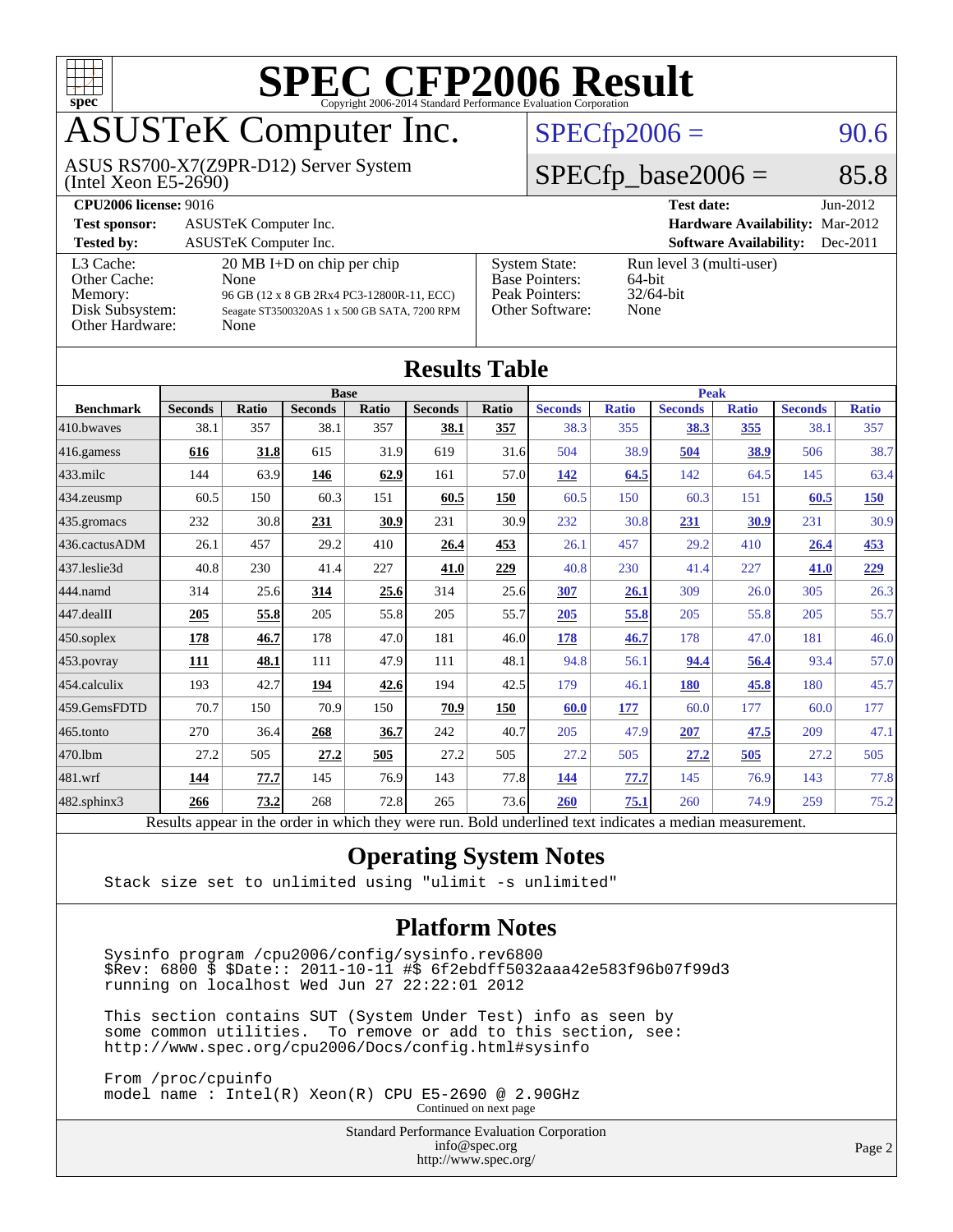

# ASUSTeK Computer Inc.

(Intel Xeon E5-2690) ASUS RS700-X7(Z9PR-D12) Server System  $SPECTp2006 = 90.6$ 

 $SPECTp\_base2006 = 85.8$ 

**[Test sponsor:](http://www.spec.org/auto/cpu2006/Docs/result-fields.html#Testsponsor)** ASUSTeK Computer Inc. **[Hardware Availability:](http://www.spec.org/auto/cpu2006/Docs/result-fields.html#HardwareAvailability)** Mar-2012

**[CPU2006 license:](http://www.spec.org/auto/cpu2006/Docs/result-fields.html#CPU2006license)** 9016 **[Test date:](http://www.spec.org/auto/cpu2006/Docs/result-fields.html#Testdate)** Jun-2012 **[Tested by:](http://www.spec.org/auto/cpu2006/Docs/result-fields.html#Testedby)** ASUSTeK Computer Inc. **[Software Availability:](http://www.spec.org/auto/cpu2006/Docs/result-fields.html#SoftwareAvailability)** Dec-2011

#### **[Platform Notes \(Continued\)](http://www.spec.org/auto/cpu2006/Docs/result-fields.html#PlatformNotes)**

 2 "physical id"s (chips) 32 "processors" cores, siblings (Caution: counting these is hw and system dependent. The following excerpts from /proc/cpuinfo might not be reliable. Use with caution.) cpu cores : 8 siblings : 16 physical 0: cores 0 1 2 3 4 5 6 7 physical 1: cores 0 1 2 3 4 5 6 7 cache size : 20480 KB From /proc/meminfo MemTotal: 99049484 kB<br>HugePages Total: 0 HugePages\_Total: 0<br>Hugepagesize: 2048 kB Hugepagesize: /usr/bin/lsb\_release -d Red Hat Enterprise Linux Server release 6.2 (Santiago) From /etc/\*release\* /etc/\*version\* redhat-release: Red Hat Enterprise Linux Server release 6.2 (Santiago) system-release: Red Hat Enterprise Linux Server release 6.2 (Santiago) system-release-cpe: cpe:/o:redhat:enterprise\_linux:6server:ga:server uname -a: Linux localhost 2.6.32-220.el6.x86\_64 #1 SMP Wed Nov 9 08:03:13 EST 2011 x86\_64 x86\_64 x86\_64 GNU/Linux run-level 3 Jun 27 16:52 SPEC is set to: /cpu2006<br>Filesystem Type Si Type Size Used Avail Use% Mounted on<br>ext4 459G 116G 320G 27% / /dev/sda1 ext4 459G 116G 320G 27% / Additional information from dmidecode: (End of data from sysinfo program)

#### **[General Notes](http://www.spec.org/auto/cpu2006/Docs/result-fields.html#GeneralNotes)**

Environment variables set by runspec before the start of the run: KMP\_AFFINITY = "granularity=fine,scatter"  $LD$ \_LIBRARY\_PATH = "/cpu2006/libs/32:/cpu2006/libs/64" OMP\_NUM\_THREADS = "16" Binaries compiled on a system with 1x Core i7-860 CPU + 8GB memory using RHEL5.5 Transparent Huge Pages enabled with: echo always > /sys/kernel/mm/redhat\_transparent\_hugepage/enabled The ASUS RS700-X7(Z9PR-D12) and the ASUS RS720-X7(Z9PR-D12) models are electronically equivalent. Continued on next page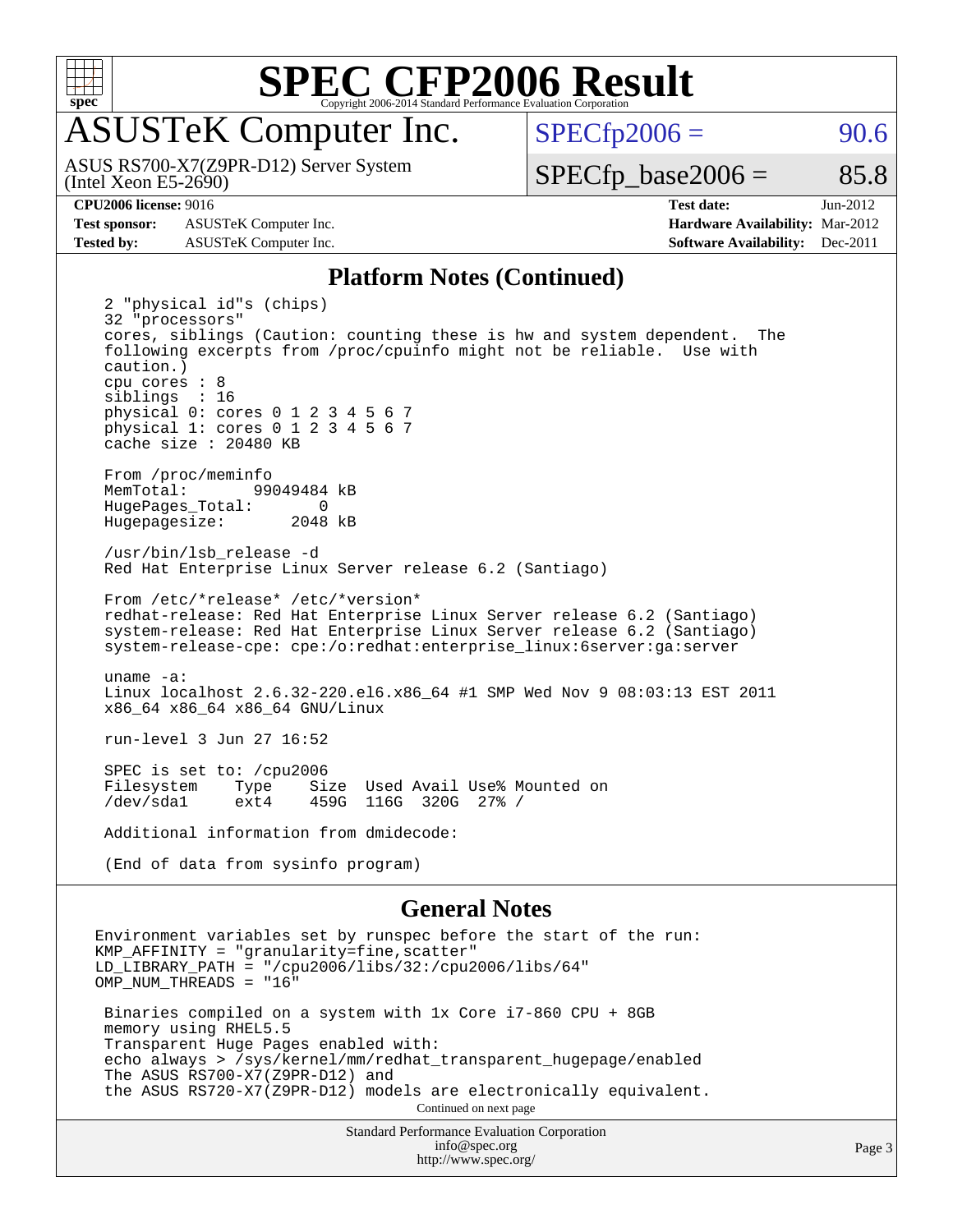

# ASUSTeK Computer Inc.

(Intel Xeon E5-2690) ASUS RS700-X7(Z9PR-D12) Server System  $SPECTp2006 = 90.6$ 

 $SPECTp\_base2006 = 85.8$ 

**[Test sponsor:](http://www.spec.org/auto/cpu2006/Docs/result-fields.html#Testsponsor)** ASUSTeK Computer Inc. **[Hardware Availability:](http://www.spec.org/auto/cpu2006/Docs/result-fields.html#HardwareAvailability)** Mar-2012

**[CPU2006 license:](http://www.spec.org/auto/cpu2006/Docs/result-fields.html#CPU2006license)** 9016 **[Test date:](http://www.spec.org/auto/cpu2006/Docs/result-fields.html#Testdate)** Jun-2012 **[Tested by:](http://www.spec.org/auto/cpu2006/Docs/result-fields.html#Testedby)** ASUSTeK Computer Inc. **[Software Availability:](http://www.spec.org/auto/cpu2006/Docs/result-fields.html#SoftwareAvailability)** Dec-2011

#### **[General Notes \(Continued\)](http://www.spec.org/auto/cpu2006/Docs/result-fields.html#GeneralNotes)**

The results have been measured on a ASUS RS720-X7(Z9PR-D12) model.

### **[Base Compiler Invocation](http://www.spec.org/auto/cpu2006/Docs/result-fields.html#BaseCompilerInvocation)**

[C benchmarks](http://www.spec.org/auto/cpu2006/Docs/result-fields.html#Cbenchmarks):  $\text{icc}$   $-\text{m64}$ 

[C++ benchmarks:](http://www.spec.org/auto/cpu2006/Docs/result-fields.html#CXXbenchmarks) [icpc -m64](http://www.spec.org/cpu2006/results/res2012q3/cpu2006-20120824-24327.flags.html#user_CXXbase_intel_icpc_64bit_bedb90c1146cab66620883ef4f41a67e)

[Fortran benchmarks](http://www.spec.org/auto/cpu2006/Docs/result-fields.html#Fortranbenchmarks): [ifort -m64](http://www.spec.org/cpu2006/results/res2012q3/cpu2006-20120824-24327.flags.html#user_FCbase_intel_ifort_64bit_ee9d0fb25645d0210d97eb0527dcc06e)

[Benchmarks using both Fortran and C](http://www.spec.org/auto/cpu2006/Docs/result-fields.html#BenchmarksusingbothFortranandC): [icc -m64](http://www.spec.org/cpu2006/results/res2012q3/cpu2006-20120824-24327.flags.html#user_CC_FCbase_intel_icc_64bit_0b7121f5ab7cfabee23d88897260401c) [ifort -m64](http://www.spec.org/cpu2006/results/res2012q3/cpu2006-20120824-24327.flags.html#user_CC_FCbase_intel_ifort_64bit_ee9d0fb25645d0210d97eb0527dcc06e)

#### **[Base Portability Flags](http://www.spec.org/auto/cpu2006/Docs/result-fields.html#BasePortabilityFlags)**

| 410.bwaves: -DSPEC CPU LP64                |                                                                |
|--------------------------------------------|----------------------------------------------------------------|
| 416.gamess: -DSPEC_CPU_LP64                |                                                                |
| 433.milc: -DSPEC CPU LP64                  |                                                                |
| 434.zeusmp: -DSPEC_CPU_LP64                |                                                                |
| 435.gromacs: -DSPEC_CPU_LP64 -nofor_main   |                                                                |
| 436.cactusADM: -DSPEC CPU LP64 -nofor main |                                                                |
| 437.leslie3d: -DSPEC CPU LP64              |                                                                |
| 444.namd: -DSPEC CPU LP64                  |                                                                |
| 447.dealII: -DSPEC_CPU LP64                |                                                                |
| 450.soplex: -DSPEC_CPU_LP64                |                                                                |
| 453.povray: -DSPEC_CPU_LP64                |                                                                |
| 454.calculix: -DSPEC CPU LP64 -nofor main  |                                                                |
| 459.GemsFDTD: -DSPEC CPU LP64              |                                                                |
| 465.tonto: -DSPEC CPU LP64                 |                                                                |
| 470.1bm: - DSPEC CPU LP64                  |                                                                |
|                                            | 481.wrf: -DSPEC CPU LP64 -DSPEC CPU CASE FLAG -DSPEC CPU LINUX |
| 482.sphinx3: -DSPEC CPU LP64               |                                                                |

#### **[Base Optimization Flags](http://www.spec.org/auto/cpu2006/Docs/result-fields.html#BaseOptimizationFlags)**

[C benchmarks](http://www.spec.org/auto/cpu2006/Docs/result-fields.html#Cbenchmarks): [-xAVX](http://www.spec.org/cpu2006/results/res2012q3/cpu2006-20120824-24327.flags.html#user_CCbase_f-xAVX) [-ipo](http://www.spec.org/cpu2006/results/res2012q3/cpu2006-20120824-24327.flags.html#user_CCbase_f-ipo) [-O3](http://www.spec.org/cpu2006/results/res2012q3/cpu2006-20120824-24327.flags.html#user_CCbase_f-O3) [-no-prec-div](http://www.spec.org/cpu2006/results/res2012q3/cpu2006-20120824-24327.flags.html#user_CCbase_f-no-prec-div) [-static](http://www.spec.org/cpu2006/results/res2012q3/cpu2006-20120824-24327.flags.html#user_CCbase_f-static) [-parallel](http://www.spec.org/cpu2006/results/res2012q3/cpu2006-20120824-24327.flags.html#user_CCbase_f-parallel) [-opt-prefetch](http://www.spec.org/cpu2006/results/res2012q3/cpu2006-20120824-24327.flags.html#user_CCbase_f-opt-prefetch) [-ansi-alias](http://www.spec.org/cpu2006/results/res2012q3/cpu2006-20120824-24327.flags.html#user_CCbase_f-ansi-alias)

[C++ benchmarks:](http://www.spec.org/auto/cpu2006/Docs/result-fields.html#CXXbenchmarks)

[-xAVX](http://www.spec.org/cpu2006/results/res2012q3/cpu2006-20120824-24327.flags.html#user_CXXbase_f-xAVX) [-ipo](http://www.spec.org/cpu2006/results/res2012q3/cpu2006-20120824-24327.flags.html#user_CXXbase_f-ipo) [-O3](http://www.spec.org/cpu2006/results/res2012q3/cpu2006-20120824-24327.flags.html#user_CXXbase_f-O3) [-no-prec-div](http://www.spec.org/cpu2006/results/res2012q3/cpu2006-20120824-24327.flags.html#user_CXXbase_f-no-prec-div) [-static](http://www.spec.org/cpu2006/results/res2012q3/cpu2006-20120824-24327.flags.html#user_CXXbase_f-static) [-opt-prefetch](http://www.spec.org/cpu2006/results/res2012q3/cpu2006-20120824-24327.flags.html#user_CXXbase_f-opt-prefetch) [-ansi-alias](http://www.spec.org/cpu2006/results/res2012q3/cpu2006-20120824-24327.flags.html#user_CXXbase_f-ansi-alias)

Continued on next page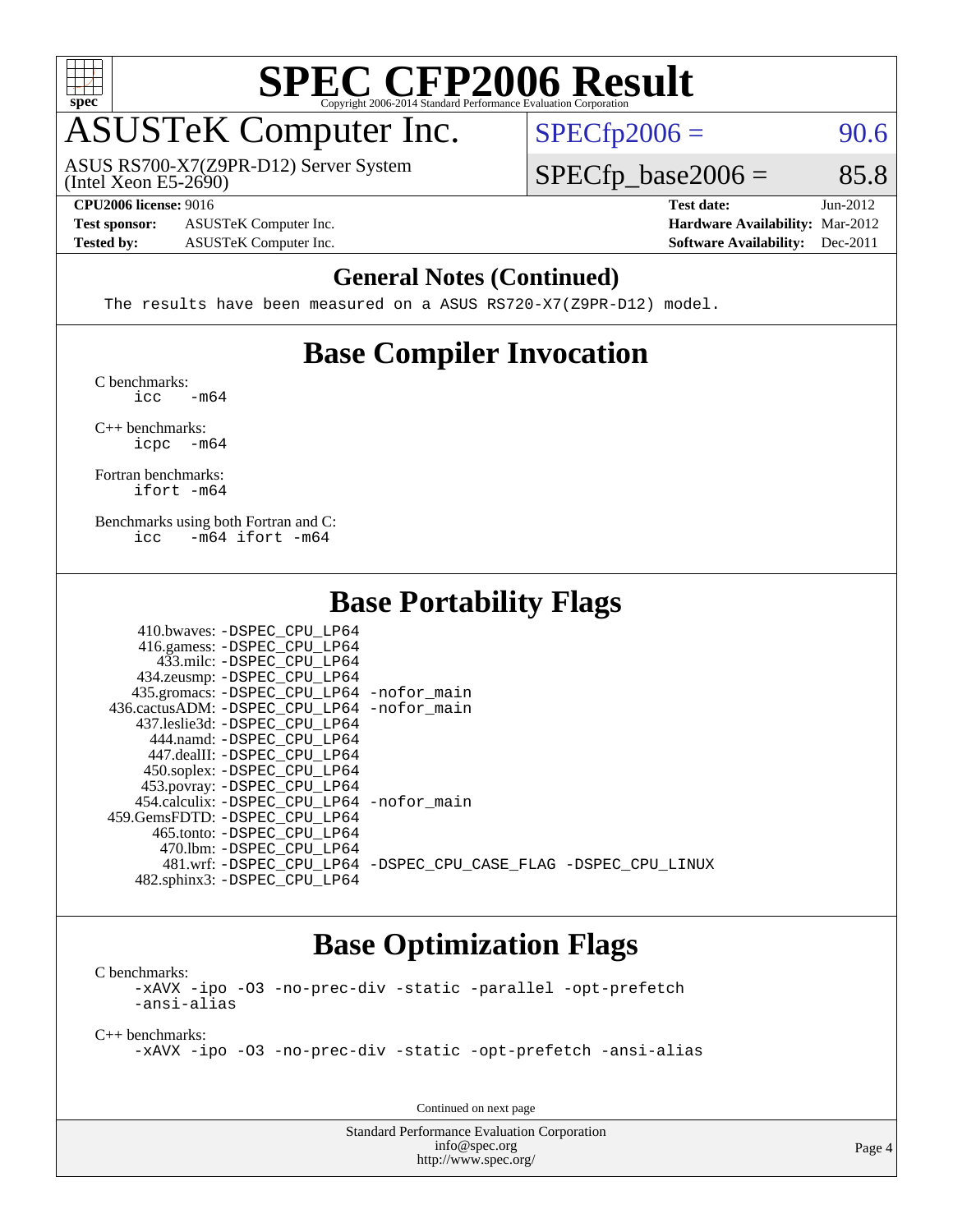

### ASUSTeK Computer Inc.

(Intel Xeon E5-2690) ASUS RS700-X7(Z9PR-D12) Server System  $SPECfp2006 = 90.6$  $SPECfp2006 = 90.6$ 

**[Test sponsor:](http://www.spec.org/auto/cpu2006/Docs/result-fields.html#Testsponsor)** ASUSTeK Computer Inc. **[Hardware Availability:](http://www.spec.org/auto/cpu2006/Docs/result-fields.html#HardwareAvailability)** Mar-2012 **[Tested by:](http://www.spec.org/auto/cpu2006/Docs/result-fields.html#Testedby)** ASUSTeK Computer Inc. **[Software Availability:](http://www.spec.org/auto/cpu2006/Docs/result-fields.html#SoftwareAvailability)** Dec-2011

 $SPECTp\_base2006 = 85.8$ 

**[CPU2006 license:](http://www.spec.org/auto/cpu2006/Docs/result-fields.html#CPU2006license)** 9016 **[Test date:](http://www.spec.org/auto/cpu2006/Docs/result-fields.html#Testdate)** Jun-2012

### **[Base Optimization Flags \(Continued\)](http://www.spec.org/auto/cpu2006/Docs/result-fields.html#BaseOptimizationFlags)**

[Fortran benchmarks](http://www.spec.org/auto/cpu2006/Docs/result-fields.html#Fortranbenchmarks):

[-xAVX](http://www.spec.org/cpu2006/results/res2012q3/cpu2006-20120824-24327.flags.html#user_FCbase_f-xAVX) [-ipo](http://www.spec.org/cpu2006/results/res2012q3/cpu2006-20120824-24327.flags.html#user_FCbase_f-ipo) [-O3](http://www.spec.org/cpu2006/results/res2012q3/cpu2006-20120824-24327.flags.html#user_FCbase_f-O3) [-no-prec-div](http://www.spec.org/cpu2006/results/res2012q3/cpu2006-20120824-24327.flags.html#user_FCbase_f-no-prec-div) [-static](http://www.spec.org/cpu2006/results/res2012q3/cpu2006-20120824-24327.flags.html#user_FCbase_f-static) [-parallel](http://www.spec.org/cpu2006/results/res2012q3/cpu2006-20120824-24327.flags.html#user_FCbase_f-parallel) [-opt-prefetch](http://www.spec.org/cpu2006/results/res2012q3/cpu2006-20120824-24327.flags.html#user_FCbase_f-opt-prefetch)

[Benchmarks using both Fortran and C](http://www.spec.org/auto/cpu2006/Docs/result-fields.html#BenchmarksusingbothFortranandC):

[-xAVX](http://www.spec.org/cpu2006/results/res2012q3/cpu2006-20120824-24327.flags.html#user_CC_FCbase_f-xAVX) [-ipo](http://www.spec.org/cpu2006/results/res2012q3/cpu2006-20120824-24327.flags.html#user_CC_FCbase_f-ipo) [-O3](http://www.spec.org/cpu2006/results/res2012q3/cpu2006-20120824-24327.flags.html#user_CC_FCbase_f-O3) [-no-prec-div](http://www.spec.org/cpu2006/results/res2012q3/cpu2006-20120824-24327.flags.html#user_CC_FCbase_f-no-prec-div) [-static](http://www.spec.org/cpu2006/results/res2012q3/cpu2006-20120824-24327.flags.html#user_CC_FCbase_f-static) [-parallel](http://www.spec.org/cpu2006/results/res2012q3/cpu2006-20120824-24327.flags.html#user_CC_FCbase_f-parallel) [-opt-prefetch](http://www.spec.org/cpu2006/results/res2012q3/cpu2006-20120824-24327.flags.html#user_CC_FCbase_f-opt-prefetch) [-ansi-alias](http://www.spec.org/cpu2006/results/res2012q3/cpu2006-20120824-24327.flags.html#user_CC_FCbase_f-ansi-alias)

**[Peak Compiler Invocation](http://www.spec.org/auto/cpu2006/Docs/result-fields.html#PeakCompilerInvocation)**

[C benchmarks](http://www.spec.org/auto/cpu2006/Docs/result-fields.html#Cbenchmarks):  $\text{icc}$  -m64

[C++ benchmarks:](http://www.spec.org/auto/cpu2006/Docs/result-fields.html#CXXbenchmarks) [icpc -m64](http://www.spec.org/cpu2006/results/res2012q3/cpu2006-20120824-24327.flags.html#user_CXXpeak_intel_icpc_64bit_bedb90c1146cab66620883ef4f41a67e)

[Fortran benchmarks](http://www.spec.org/auto/cpu2006/Docs/result-fields.html#Fortranbenchmarks): [ifort -m64](http://www.spec.org/cpu2006/results/res2012q3/cpu2006-20120824-24327.flags.html#user_FCpeak_intel_ifort_64bit_ee9d0fb25645d0210d97eb0527dcc06e)

[Benchmarks using both Fortran and C](http://www.spec.org/auto/cpu2006/Docs/result-fields.html#BenchmarksusingbothFortranandC): [icc -m64](http://www.spec.org/cpu2006/results/res2012q3/cpu2006-20120824-24327.flags.html#user_CC_FCpeak_intel_icc_64bit_0b7121f5ab7cfabee23d88897260401c) [ifort -m64](http://www.spec.org/cpu2006/results/res2012q3/cpu2006-20120824-24327.flags.html#user_CC_FCpeak_intel_ifort_64bit_ee9d0fb25645d0210d97eb0527dcc06e)

#### **[Peak Portability Flags](http://www.spec.org/auto/cpu2006/Docs/result-fields.html#PeakPortabilityFlags)**

Same as Base Portability Flags

### **[Peak Optimization Flags](http://www.spec.org/auto/cpu2006/Docs/result-fields.html#PeakOptimizationFlags)**

[C benchmarks](http://www.spec.org/auto/cpu2006/Docs/result-fields.html#Cbenchmarks):

 433.milc: [-xAVX](http://www.spec.org/cpu2006/results/res2012q3/cpu2006-20120824-24327.flags.html#user_peakPASS2_CFLAGSPASS2_LDFLAGS433_milc_f-xAVX)(pass 2) [-prof-gen](http://www.spec.org/cpu2006/results/res2012q3/cpu2006-20120824-24327.flags.html#user_peakPASS1_CFLAGSPASS1_LDFLAGS433_milc_prof_gen_e43856698f6ca7b7e442dfd80e94a8fc)(pass 1) [-ipo](http://www.spec.org/cpu2006/results/res2012q3/cpu2006-20120824-24327.flags.html#user_peakPASS2_CFLAGSPASS2_LDFLAGS433_milc_f-ipo)(pass 2) [-O3](http://www.spec.org/cpu2006/results/res2012q3/cpu2006-20120824-24327.flags.html#user_peakPASS2_CFLAGSPASS2_LDFLAGS433_milc_f-O3)(pass 2) [-no-prec-div](http://www.spec.org/cpu2006/results/res2012q3/cpu2006-20120824-24327.flags.html#user_peakPASS2_CFLAGSPASS2_LDFLAGS433_milc_f-no-prec-div)(pass 2) [-prof-use](http://www.spec.org/cpu2006/results/res2012q3/cpu2006-20120824-24327.flags.html#user_peakPASS2_CFLAGSPASS2_LDFLAGS433_milc_prof_use_bccf7792157ff70d64e32fe3e1250b55)(pass 2) [-static](http://www.spec.org/cpu2006/results/res2012q3/cpu2006-20120824-24327.flags.html#user_peakOPTIMIZE433_milc_f-static) [-auto-ilp32](http://www.spec.org/cpu2006/results/res2012q3/cpu2006-20120824-24327.flags.html#user_peakCOPTIMIZE433_milc_f-auto-ilp32) [-ansi-alias](http://www.spec.org/cpu2006/results/res2012q3/cpu2006-20120824-24327.flags.html#user_peakCOPTIMIZE433_milc_f-ansi-alias)

 $470.$ lbm: basepeak = yes

 482.sphinx3: [-xAVX](http://www.spec.org/cpu2006/results/res2012q3/cpu2006-20120824-24327.flags.html#user_peakOPTIMIZE482_sphinx3_f-xAVX) [-ipo](http://www.spec.org/cpu2006/results/res2012q3/cpu2006-20120824-24327.flags.html#user_peakOPTIMIZE482_sphinx3_f-ipo) [-O3](http://www.spec.org/cpu2006/results/res2012q3/cpu2006-20120824-24327.flags.html#user_peakOPTIMIZE482_sphinx3_f-O3) [-no-prec-div](http://www.spec.org/cpu2006/results/res2012q3/cpu2006-20120824-24327.flags.html#user_peakOPTIMIZE482_sphinx3_f-no-prec-div) [-unroll2](http://www.spec.org/cpu2006/results/res2012q3/cpu2006-20120824-24327.flags.html#user_peakCOPTIMIZE482_sphinx3_f-unroll_784dae83bebfb236979b41d2422d7ec2) [-ansi-alias](http://www.spec.org/cpu2006/results/res2012q3/cpu2006-20120824-24327.flags.html#user_peakCOPTIMIZE482_sphinx3_f-ansi-alias) [-parallel](http://www.spec.org/cpu2006/results/res2012q3/cpu2006-20120824-24327.flags.html#user_peakCOPTIMIZE482_sphinx3_f-parallel)

[C++ benchmarks:](http://www.spec.org/auto/cpu2006/Docs/result-fields.html#CXXbenchmarks)

```
 444.namd: -xAVX(pass 2) -prof-gen(pass 1) -ipo(pass 2) -O3(pass 2)
         -no-prec-div(pass 2) -prof-use(pass 2) -fno-alias
         -auto-ilp32
```
Continued on next page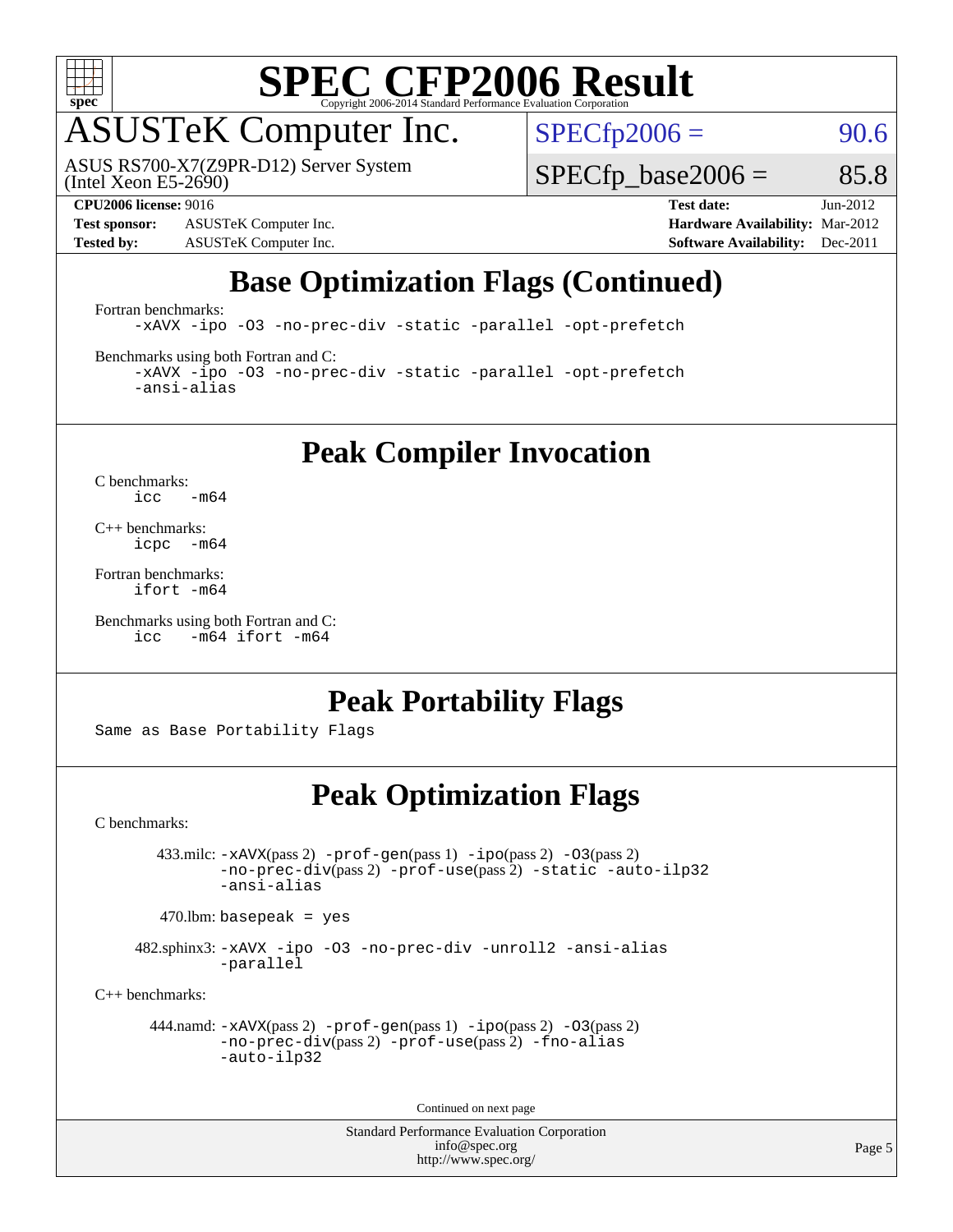

# ASUSTeK Computer Inc.

(Intel Xeon E5-2690) ASUS RS700-X7(Z9PR-D12) Server System  $SPECTp2006 = 90.6$ 

 $SPECTp\_base2006 = 85.8$ 

**[Test sponsor:](http://www.spec.org/auto/cpu2006/Docs/result-fields.html#Testsponsor)** ASUSTeK Computer Inc. **[Hardware Availability:](http://www.spec.org/auto/cpu2006/Docs/result-fields.html#HardwareAvailability)** Mar-2012 **[Tested by:](http://www.spec.org/auto/cpu2006/Docs/result-fields.html#Testedby)** ASUSTeK Computer Inc. **[Software Availability:](http://www.spec.org/auto/cpu2006/Docs/result-fields.html#SoftwareAvailability)** Dec-2011

**[CPU2006 license:](http://www.spec.org/auto/cpu2006/Docs/result-fields.html#CPU2006license)** 9016 **[Test date:](http://www.spec.org/auto/cpu2006/Docs/result-fields.html#Testdate)** Jun-2012

### **[Peak Optimization Flags \(Continued\)](http://www.spec.org/auto/cpu2006/Docs/result-fields.html#PeakOptimizationFlags)**

```
 447.dealII: basepeak = yes
          450.soplex: basepeak = yes
        453.povray: -xAVX(pass 2) -prof-gen(pass 1) -ipo(pass 2) -03(pass 2)
                  -no-prec-div(pass 2) -prof-use(pass 2) -unroll4 -ansi-alias
   Fortran benchmarks: 
         410.bwaves: -xAVX -ipo -O3 -no-prec-div -opt-prefetch -parallel
                  -static
         416.gamess: -xAVX(pass 2) -prof-gen(pass 1) -ipo(pass 2) -O3(pass 2)
                  -no-prec-div(pass 2) -prof-use(pass 2) -unroll2
                  -inline-level=0 -scalar-rep- -static
         434.zeusmp: basepeak = yes
         437.leslie3d: basepeak = yes
     459.GemsFDTD: -xAVX(pass 2) -prof-gen(pass 1) -ipo(pass 2) -O3(pass 2)
                  -no-prec-div(pass 2) -prof-use(pass 2) -unroll2
                  -inline-level=0 -opt-prefetch -parallel
          465.tonto: -xAVX(pass 2) -prof-gen(pass 1) -po(pass 2) -03(pass 2)
                  -no-prec-div(pass 2) -prof-use(pass 2) -inline-calloc
                  -opt-malloc-options=3-auto-unroll4
   Benchmarks using both Fortran and C: 
        435.gromacs: basepeak = yes
    436.cactusADM:basepeak = yes 454.calculix: -xAVX -ipo -O3 -no-prec-div -auto-ilp32 -ansi-alias
           481 \text{.m}: basepeak = yes
                        The flags files that were used to format this result can be browsed at
http://www.spec.org/cpu2006/flags/Intel-ic12.1-official-linux64.20111122.html
```
<http://www.spec.org/cpu2006/flags/ASUSTekPlatform.20120313.html>

You can also download the XML flags sources by saving the following links: <http://www.spec.org/cpu2006/flags/Intel-ic12.1-official-linux64.20111122.xml> <http://www.spec.org/cpu2006/flags/ASUSTekPlatform.20120313.xml>